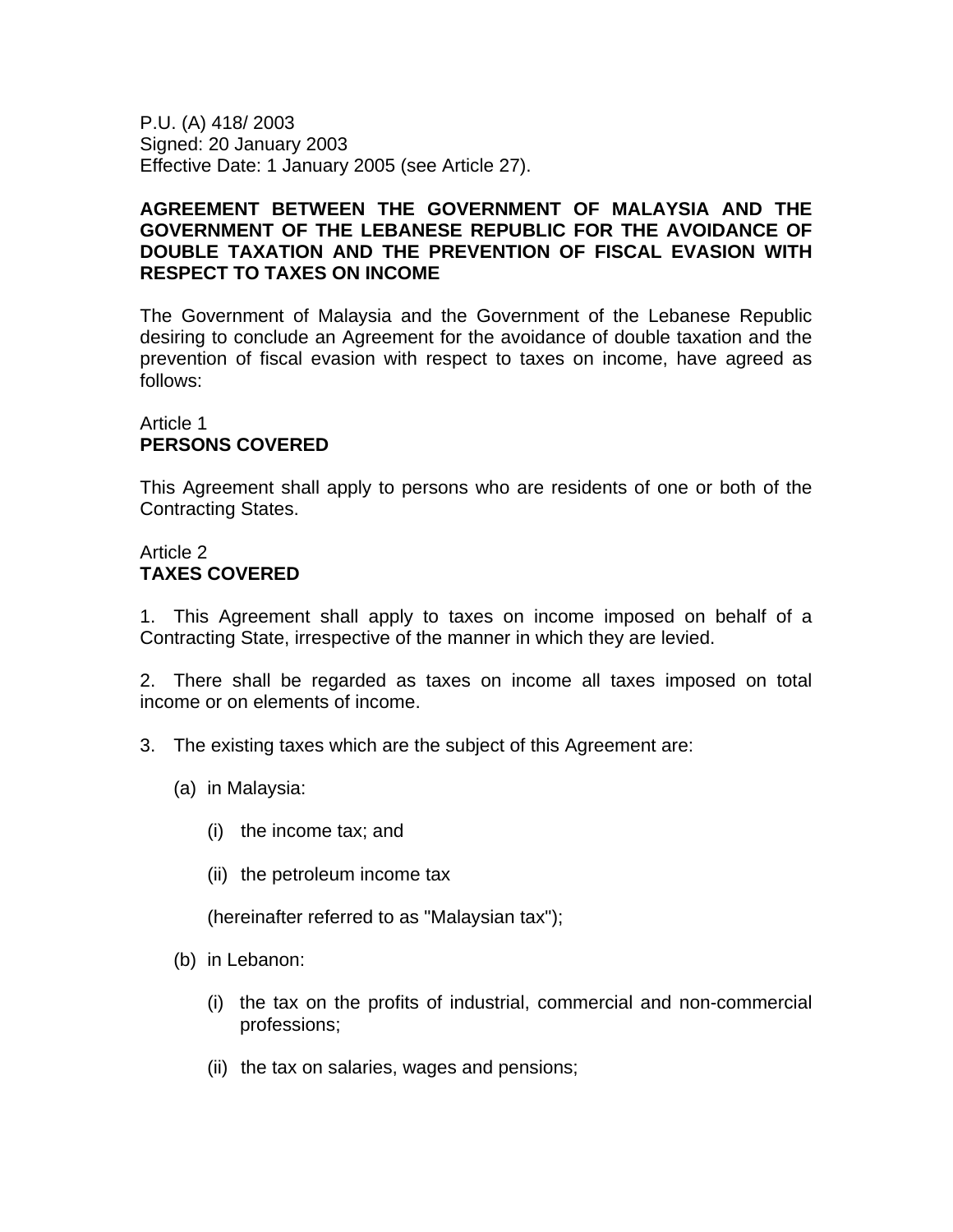- (iii) the tax on income derived from immovable capital;
- (iv) the tax on built property
- (hereinafter referred to as "Lebanese tax").

4. This Agreement shall apply also to any identical or substantially similar taxes which are imposed after the date of signature of this Agreement in addition to, or in place of, the existing taxes referred to in paragraph 3. The competent authorities of the Contracting States shall notify each other of any significant changes that have been made in their taxation laws within a reasonable period of time after such changes.

### Article 3 **GENERAL DEFINITIONS**

- 1. For the purposes of this Agreement, unless the context otherwise requires:
	- (a) the terms "a Contracting State" and "the other Contracting State" mean Lebanon or Malaysia, as the context requires;
	- (b) the term "Malaysia" means the territories of the Federation of Malaysia, the territorial waters of Malaysia and the sea-bed and subsoil of the territorial waters, and includes any area extending beyond the limits of the territorial waters of Malaysia, and the sea-bed and subsoil of any such area, which has been or may hereafter be designated under the laws of Malaysia and in accordance with international law as an area over which Malaysia has sovereign rights for the purposes of exploring and exploiting the natural resources, whether living or non-living;
	- (c) the term "Lebanon" means the territory of the Lebanese Republic including its territorial sea, as well as the exclusive economic zone over which Lebanon exercises sovereign rights in accordance with the law of Lebanon and international law for the purpose of exploring and exploiting, conserving and managing the natural resources, whether living or non-living, of the waters superjacent to the sea-bed and its subsoil;
	- (d) the term "person" includes an individual, a company and any other body of persons;
	- (e) the term "company" means any body corporate or any entity which is treated as a body corporate for tax purposes;
	- (f) the terms "enterprise of a Contracting State" and "enterprise of the other Contracting State" mean respectively an enterprise carried on by a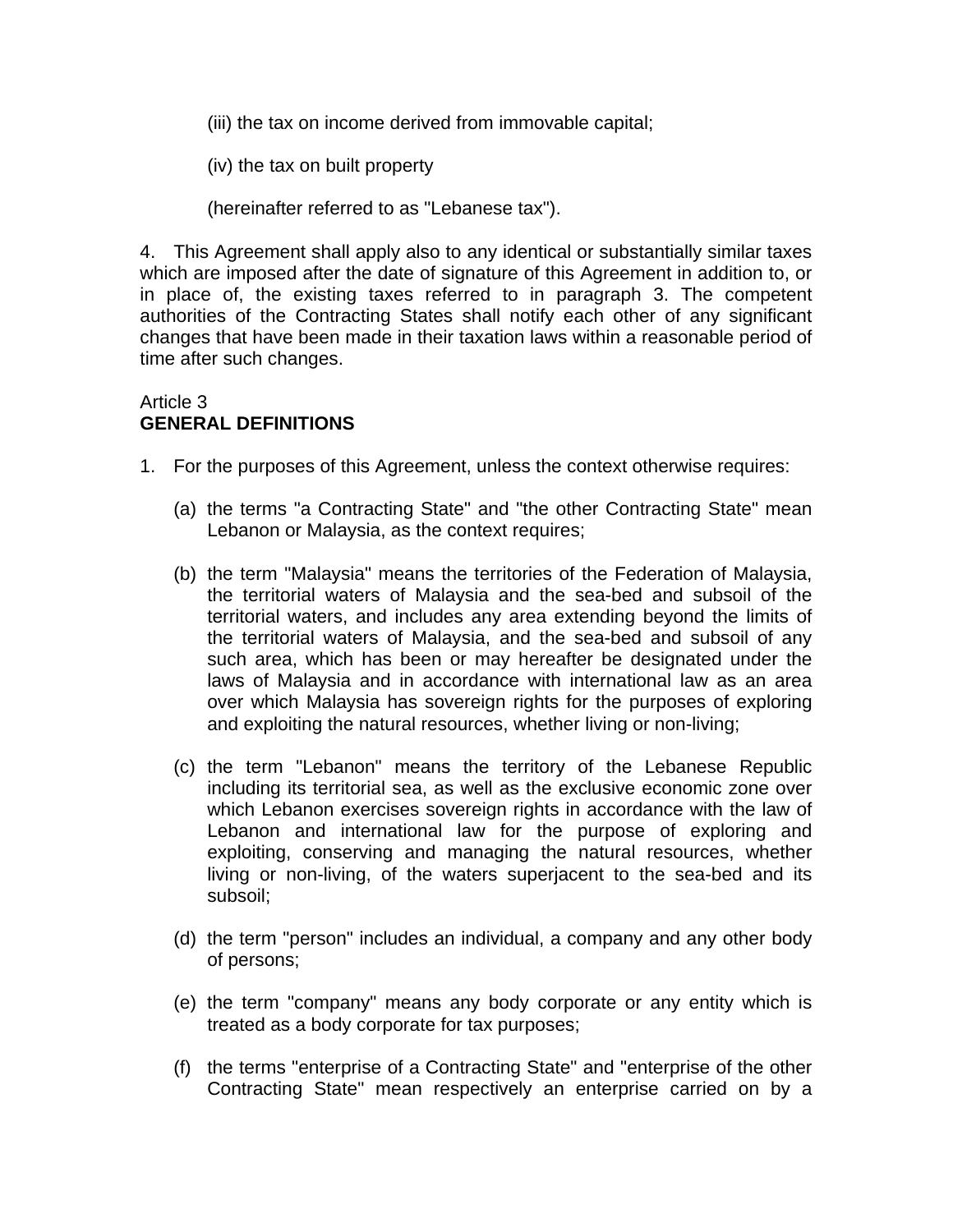resident of a Contracting State and an enterprise carried on by a resident of the other Contracting State;

- (g) the term "national" means:
	- (i) any individual possessing the nationality or citizenship of a Contracting State;
	- (ii) any legal person, partnership or association deriving its status as such from the laws in force in a Contracting State;
- (h) the term "international traffic" means any transport by a ship or an aircraft operated by an enterprise of Contracting State, except when the ship or aircraft is operated solely between places in the other Contracting State;
- (i) the term "competent authority" means:
	- (i) in the case of Malaysia, the Minister of Finance or his authorised representative;
	- (ii) in the case of Lebanon, the Minister of Finance or his authorized representative.

2. As regards the application of this Agreement by a Contracting State, any term not defined therein shall, unless the context otherwise requires, have the meaning that it has under the law of that State for the purposes of the taxes to which this Agreement applies, any meaning under the applicable tax laws of that State prevailing over a meaning given to the term under other laws of that State.

#### Article 4 **RESIDENT**

1. For the purposes of this Agreement, the term "resident of a Contracting State" means any person who, under the laws of that State, is liable to tax therein by reason of his domicile, residence, place of management or any other criterion of a similar nature, and also includes that State, any political subdivision, local authority or a statutory body thereof. But this term does not include any person who is liable to tax in that State in respect only of income from sources in that State.

2. Where by reason of the provisions of paragraph 1 an individual is a resident of both Contracting States, then his status shall be determined as follows:

(a) he shall be deemed to be a resident only of the State in which he has a permanent home available to him; if he has a permanent home available to him in both States, he shall be deemed to be a resident only of the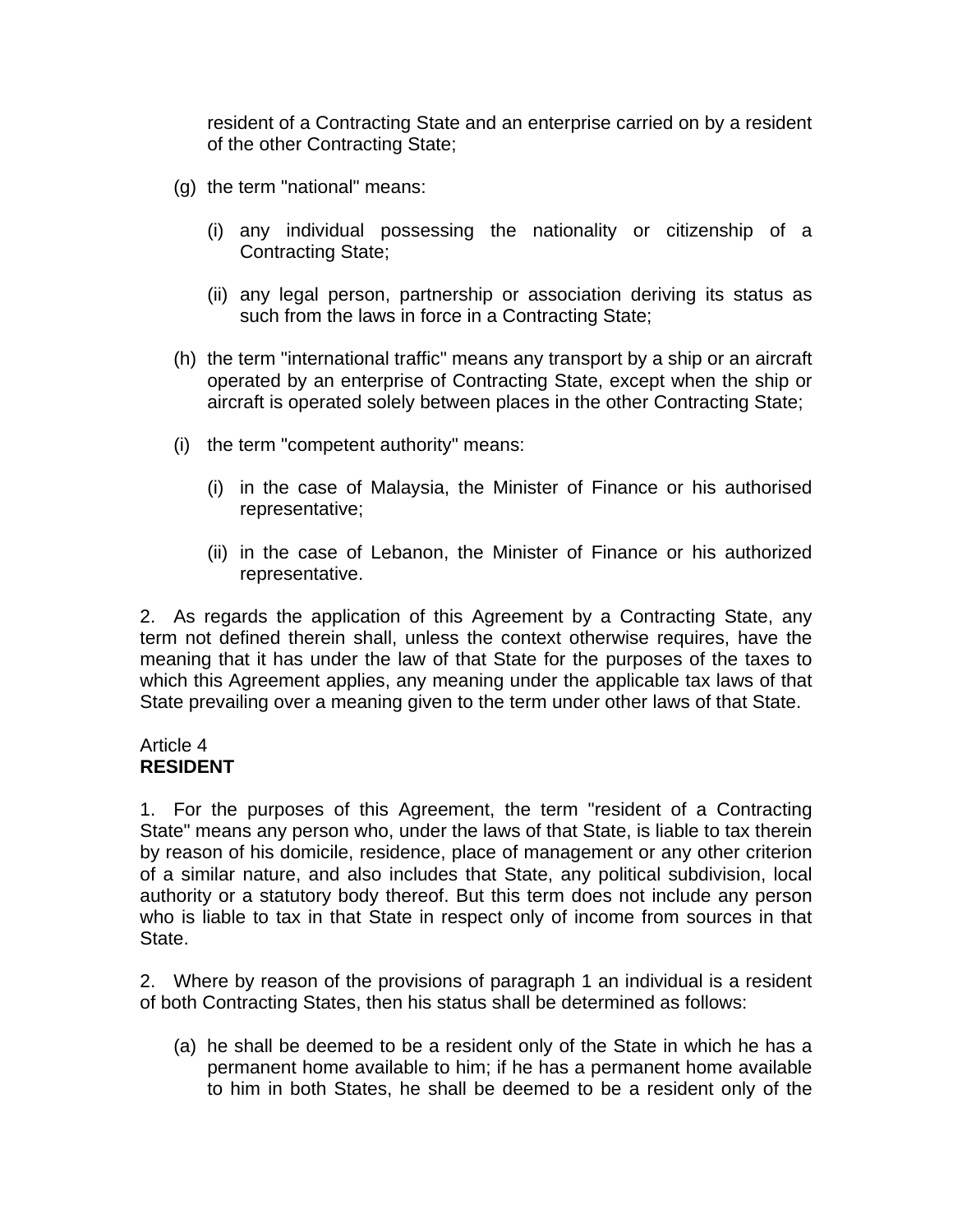State with which his personal and economic relations are closer (centre of vital interests);

- (b) if the State in which he has his centre of vital interests cannot be determined, or if he has not a permanent home available to him in either State, he shall be deemed to be a resident only of the State in which he has an habitual abode;
- (c) if he has an habitual abode in both States or in neither of them, he shall be deemed to be a resident only of the State of which he is a national;
- (d) if he is a national of both States or of neither of them, the competent authorities of the Contracting States shall settle the question by mutual agreement.

3. Where by reason of the provisions of paragraph 1 a person other than an individual is a resident of both Contracting States, then the competent authorities of the Contracting States shall settle the question by mutual agreement.

### Article 5 **PERMANENT ESTABLISHMENT**

1. For the purposes of this Agreement, the term "permanent establishment" means a fixed place of business through which the business of an enterprise is wholly or partly carried on.

- 2. The term "permanent establishment" includes especially:
	- (a) a place of management;
	- (b) a branch;
	- (c) an office;
	- (d) a factory;
	- (e) a workshop; and
	- (f) a mine, an oil or gas well, a quarry or any other place of extraction of natural resources.

3. A building site, a construction, installation or assembly project constitutes a permanent establishment only if it lasts more than nine months within any twelvemonth period.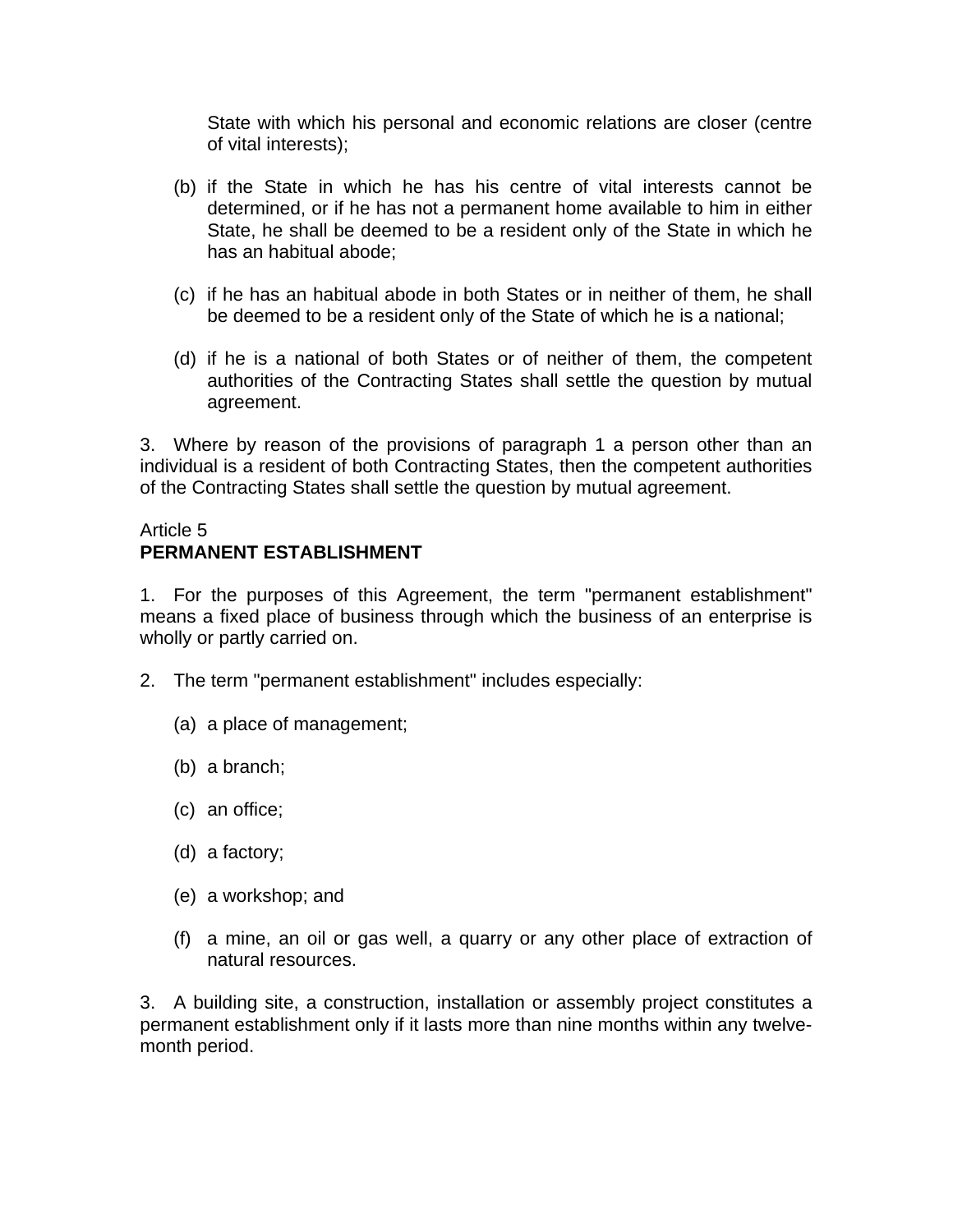4. An enterprise of a Contracting State shall be deemed to have a permanent establishment in the other Contracting State if it carries on supervisory activities in that other State for more than six months within any twelve-month period in connection with a building site or a construction, installation or assembly project which is being undertaken in that other State.

5. The furnishing of services, including consultancy services, by an enterprise of a Contracting State through employees or other personnel engaged for such purposes in the other Contracting State, provided that such activities continue for the same project or a connected project for a period or periods aggregating more than three months within any twelve-month period.

6. Notwithstanding the preceding provisions of this Article, the term "permanent establishment" shall be deemed not to include:

- (a) the use of facilities solely for the purpose of storage, display or delivery of goods or merchandise belonging to the enterprise;
- (b) the maintenance of a stock of goods or merchandise belonging to the enterprise solely for the purpose of storage, display or delivery;
- (c) the maintenance of a stock of goods or merchandise belonging to the enterprise solely for the purpose of processing by another enterprise;
- (d) the maintenance of a fixed place of business solely for the purpose of purchasing goods or merchandise, or of collecting information, for the enterprise;
- (e) the maintenance of a fixed place of business solely for the purpose of carrying on, for the enterprise, any other activity of a preparatory or auxiliary character;
- (f) the maintenance of a fixed place of business solely for any combination of activities mentioned in sub-paragraphs (a) to (e), provided that the overall activity of the fixed place of business resulting from this combination is of a preparatory or auxiliary character.

7. Notwithstanding the provisions of paragraphs 1 and 2, where a person - other than an agent of an independent status to whom paragraph 8 applies -- is acting in one of the States on behalf of an enterprise of the other State, that enterprise shall be deemed to have a permanent establishment in the firstmentioned State in respect of any activities which that person undertakes for the enterprise, if the person:

(a) has, and habitually exercises in the first-mentioned State an authority to conclude contracts in the name of the enterprise, unless the activities of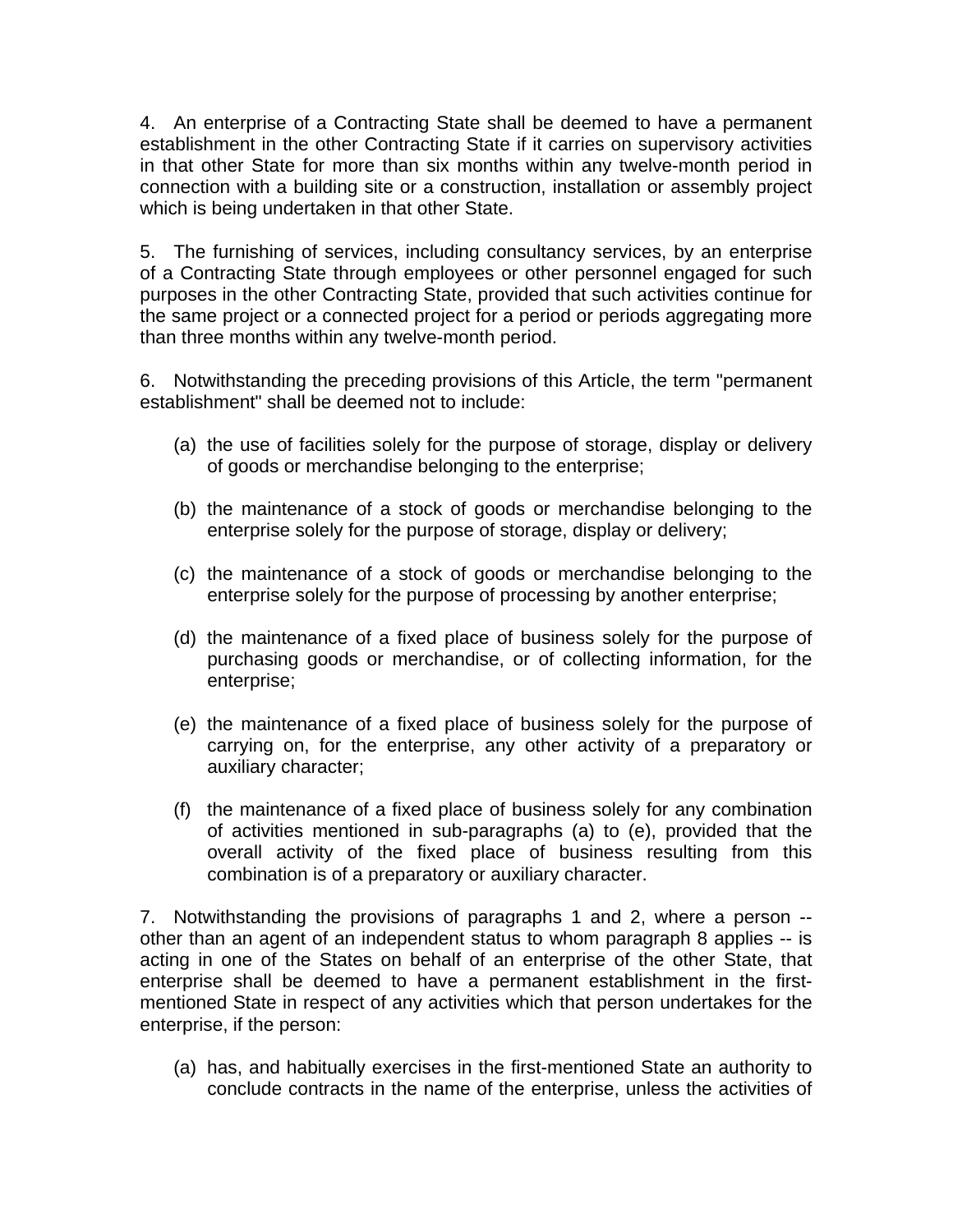such person are limited to those mentioned in paragraph 6 which, if exercised through a fixed place of business, would not make this fixed place of business a permanent establishment under the provisions of that paragraph; or

(b) has no such authority, but habitually maintains in the first-mentioned State a stock of goods or merchandise belonging to the enterprise from which he regularly fills orders on behalf of the enterprise.

8. An enterprise shall not be deemed to have a permanent establishment in a Contracting State merely because it carries on business in that State through a broker, general commission agent or any other agent of an independent status, provided that such persons are acting in the ordinary course of their business.

9. The fact that a company which is a resident of a Contracting State controls or is controlled by a company which is a resident of the other Contracting State, or which carries on business in that other State (whether through a permanent establishment or otherwise), shall not of itself constitute either company a permanent establishment of the other.

#### Article 6

# **INCOME FROM IMMOVABLE PROPERTY**

1. Income derived by a resident of a Contracting State from immovable property (including income from agriculture or forestry) situated in the other Contracting State may be taxed in that other State.

2. The term "immovable property" shall have the meaning which it has under the law of the Contracting State in which the property in question is situated. The term shall in any case include property accessory to immovable property, livestock and equipment used in agriculture and forestry, rights to which the provisions of general law respecting landed property apply, usufruct of immovable property and rights to variable or fixed payments as consideration for the working of, or the right to work, mineral deposits, sources and other natural resources; ships, boats and aircraft shall not be regarded as immovable property.

3. The provisions of paragraph 1 shall apply to income derived from the direct use, letting, or use in any other form of immovable property.

4. The provisions of paragraphs 1 and 3 shall apply also to the income from immovable property of an enterprise and to income from immovable property used for the performance of independent personal services.

Article 7 **BUSINESS PROFITS**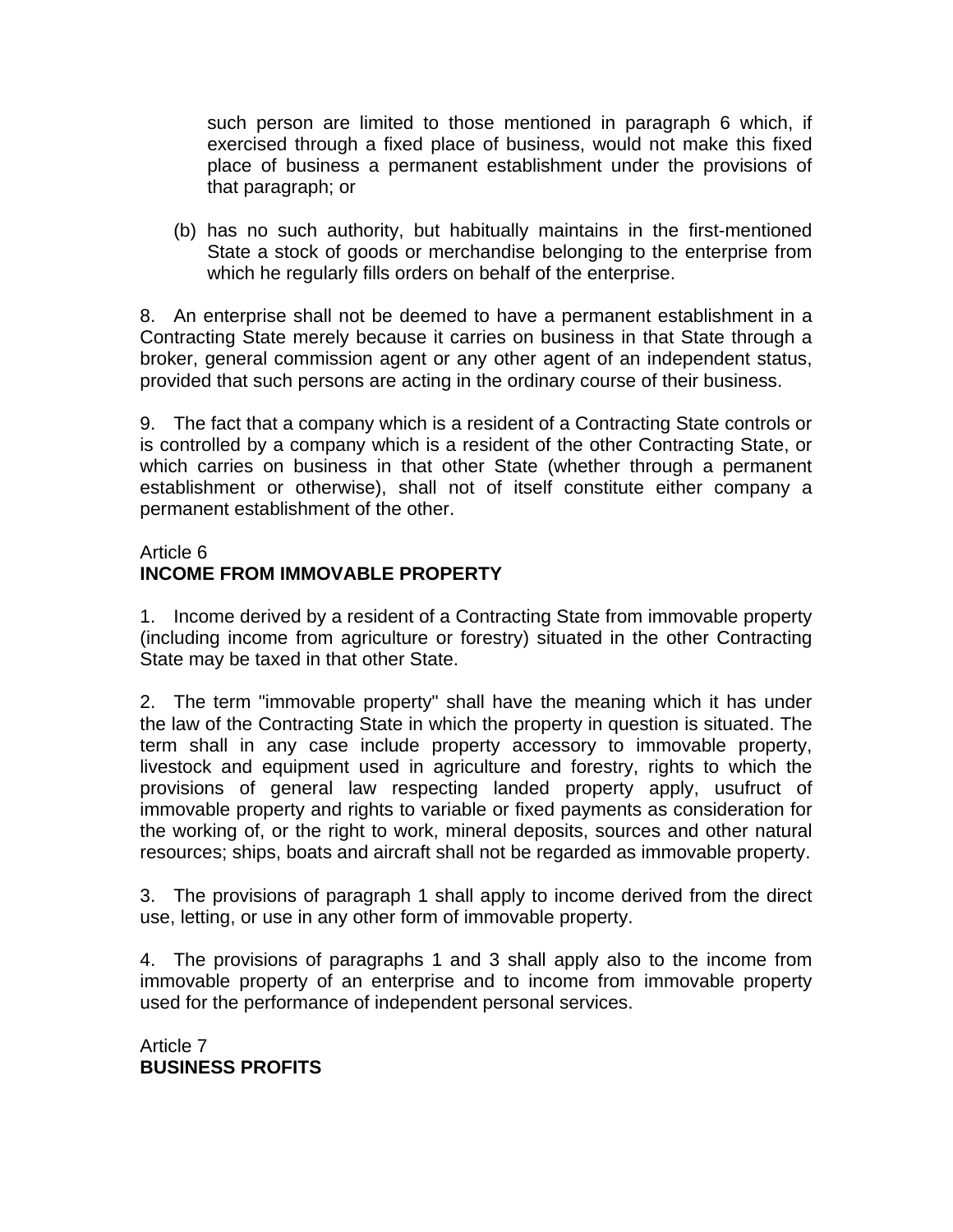1. The profits of an enterprise of a Contracting State shall be taxable only in that State unless the enterprise carries on business in the other Contracting State through a permanent establishment situated therein. If the enterprise carries on business as aforesaid, the profits of the enterprise may be taxed in the other State but only so much thereof as is attributable to that permanent establishment.

2. Subject to the provisions of paragraph 3, where an enterprise of a Contracting State carries on business in the other Contracting State through a permanent establishment situated therein, there shall in each Contracting State be attributed to that permanent establishment the profits which it might be expected to make if it were a distinct and separate enterprise engaged in the same or similar activities under the same or similar conditions and dealing wholly independently with the enterprise of which it is a permanent establishment.

3. In determining the profits of a permanent establishment, there shall be allowed as deductions expenses which are incurred for the purposes of the permanent establishment, including executive and general administrative expenses so incurred, whether in the State in which the permanent establishment is situated or elsewhere. Such deductions shall be determined in accordance with the taxation law of that State.

4. Insofar as it has been customary in a Contracting State to determine the profits to be attributed to a permanent establishment on the basis of an apportionment of the total profits of the enterprise to its various parts, nothing in paragraph 2 shall preclude that Contracting State from determining the profits to be taxed by such an apportionment as may be customary; the method of apportionment adopted shall, however, be such that the result shall be in accordance with the principles contained in this Article.

5. If the information available to the competent authority is inadequate to determine the profits to be attributed to the permanent establishment of an enterprise, nothing in this Article shall affect the application of any law of that State relating to the determination of the tax liability of a person by the exercise of a discretion or the making of an estimate by the competent authority, provided that the law shall be applied, so far as the information available to the competent authority permits, in accordance with the principles of this Article.

6. No profits shall be attributed to a permanent establishment by reason of the mere purchase by that permanent establishment of goods or merchandise for the enterprise.

7. For the purposes of the preceding paragraphs, the profits to be attributed to the permanent establishment shall be determined by the same method year by year unless there is good and sufficient reason to the contrary.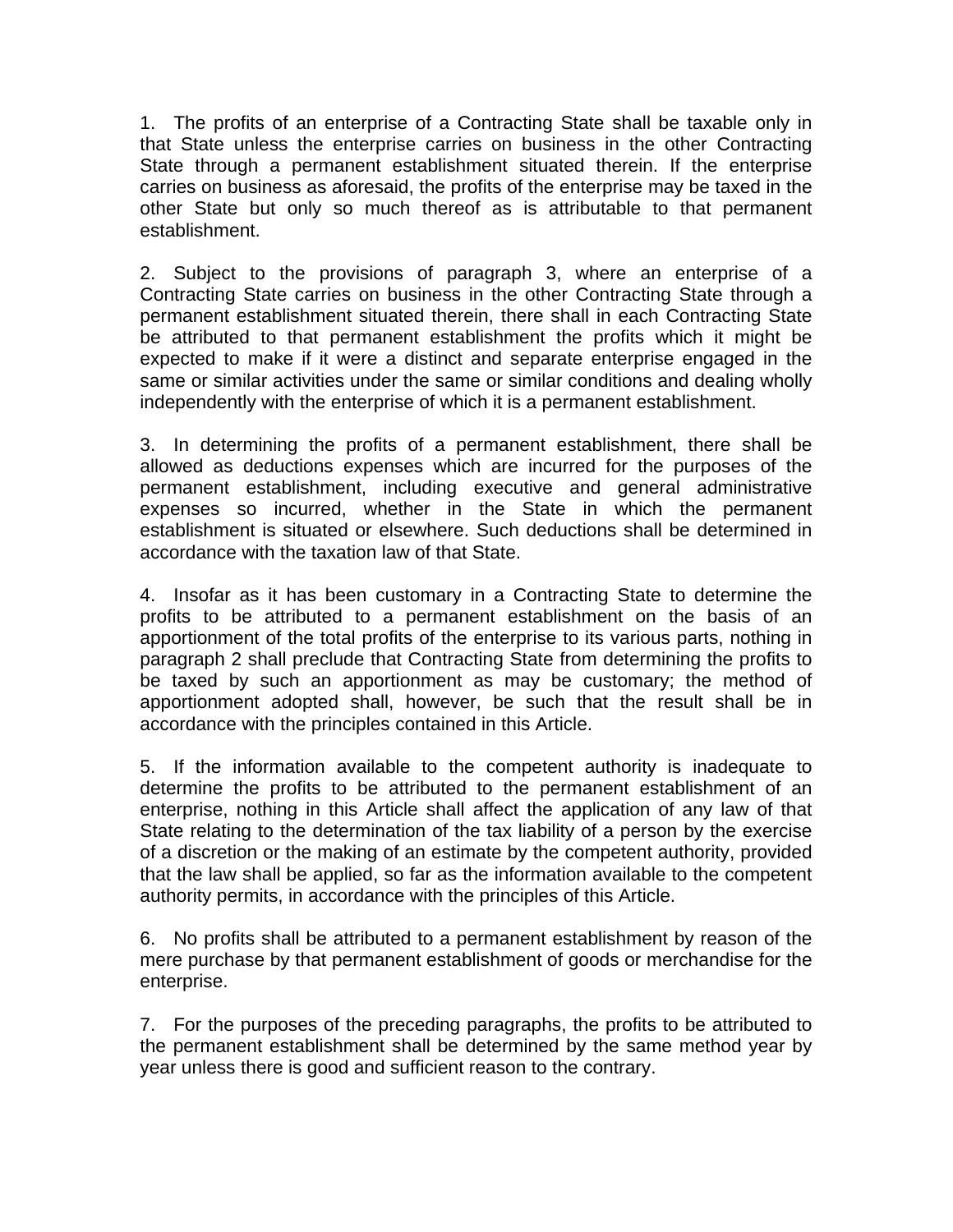8. Where profits include items of income which are dealt with separately in other Articles of this Agreement, then the provisions of those Articles shall not be affected by the provisions of this Article.

# Article 8 **SHIPPING AND AIR TRANSPORT**

1. Profits of an enterprise of a Contracting State from the operation of ships or aircraft in international traffic shall be taxable only in that State.

2. Paragraph 1 shall also apply to the share of the profits from the operation of ships or aircraft derived by an enterprise of a Contracting State through participation in a pool, a joint business or an international operating agency.

#### Article 9 **ASSOCIATED ENTERPRISES**

- 1. Where:
	- (a) an enterprise of a Contracting State participates directly or indirectly in the management, control or capital of an enterprise of the other Contracting State, or
	- (b) the same persons participate directly or indirectly in the management, control or capital of an enterprise of a Contracting State and an enterprise of the other Contracting State,

and in either case conditions are made or imposed between the two enterprises in their commercial or financial relations which differ from those which would be made between independent enterprises, then any profits which would, but for those conditions, have accrued to one of the enterprises, but, by reason of those conditions, have not so accrued, may be included in the profits of that enterprise and taxed accordingly.

2. Where a Contracting State includes in the profits of an enterprise of that State -- and taxes accordingly -- profits on which an enterprise of the other Contracting State has been charged to tax in that other State and the profits so included are profits which would have accrued to the enterprise of the firstmentioned State if the conditions made between the two enterprises had been those which would have been made between independent enterprises, then that other State shall make an appropriate adjustment to the amount of the tax charged therein on those profits, where that other State considers the adjustment justified. In determining such adjustment, due regard shall be had to the other provisions of this Agreement and the competent authorities of the Contracting States shall if necessary consult each other.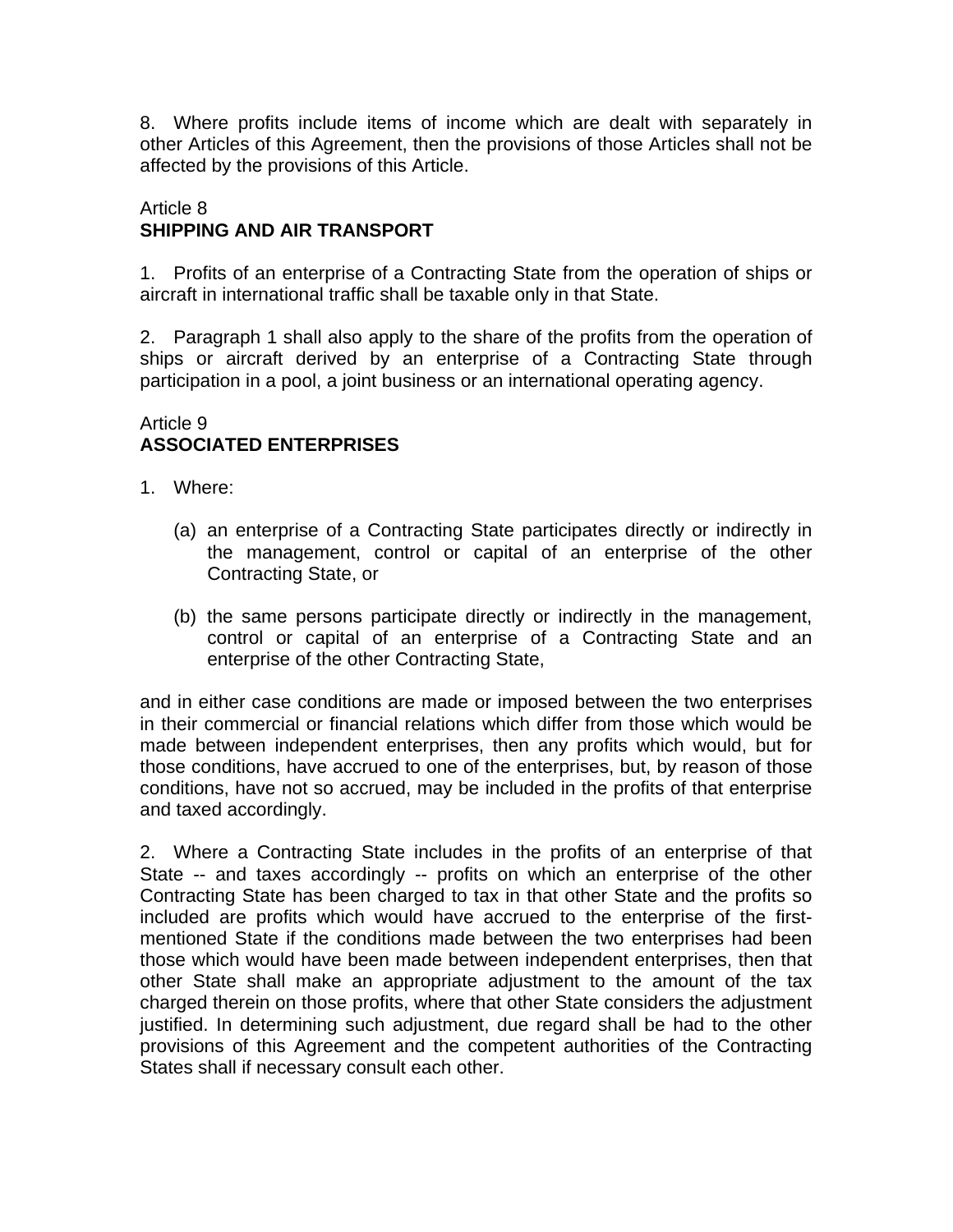### Article 10 **DIVIDENDS**

1. Dividends paid by a company which is a resident of a Contracting State to a resident of the other Contracting State may be taxed in that other State.

2. However, such dividends may also be taxed in the Contracting State of which the company paying the dividends is a resident and according to the laws of that State, but if the beneficial owner of the dividends is a resident of the other Contracting State, the tax so charged shall not exceed 5 per cent of the gross amount of the dividends.

The competent authorities of the Contracting States shall exchange information on the mode of application of this limitation.

This paragraph shall not affect the taxation of the company in respect of the profits out of which the dividends are paid.

3. The term "dividends" as used in this Article means income from shares or other rights, not being debt-claims, participating in profits, as well as income from other corporate rights which is subjected to the same taxation treatment as income from shares by the laws of the State of which the company making the distribution is a resident.

4. The provisions of paragraphs 1 and 2 shall not apply if the beneficial owner of the dividends, being a resident of a Contracting State, carries on business in the other Contracting State, of which the company paying the dividends is a resident, through a permanent establishment situated therein, or performs in that other State independent personal services from a fixed base situated therein, and the holding in respect of which the dividends are paid is effectively connected with such permanent establishment or fixed base. In such case the provisions of Article 7 or Article 14, as the case may be, shall apply.

5. Where a company which is a resident of a Contracting State derives profits or income from the other Contracting State, that other State may not impose any tax on the dividends paid by the company, except insofar as such dividends are paid to a resident of that other State or insofar as the holding in respect of which the dividends are paid is effectively connected with a permanent establishment or a fixed base situated in that other State, nor subject the company's undistributed profits to a tax on the company's undistributed profits, even if the dividends paid or the undistributed profits consist wholly or partly of profits or income arising in such other State.

Article 11 **INTEREST**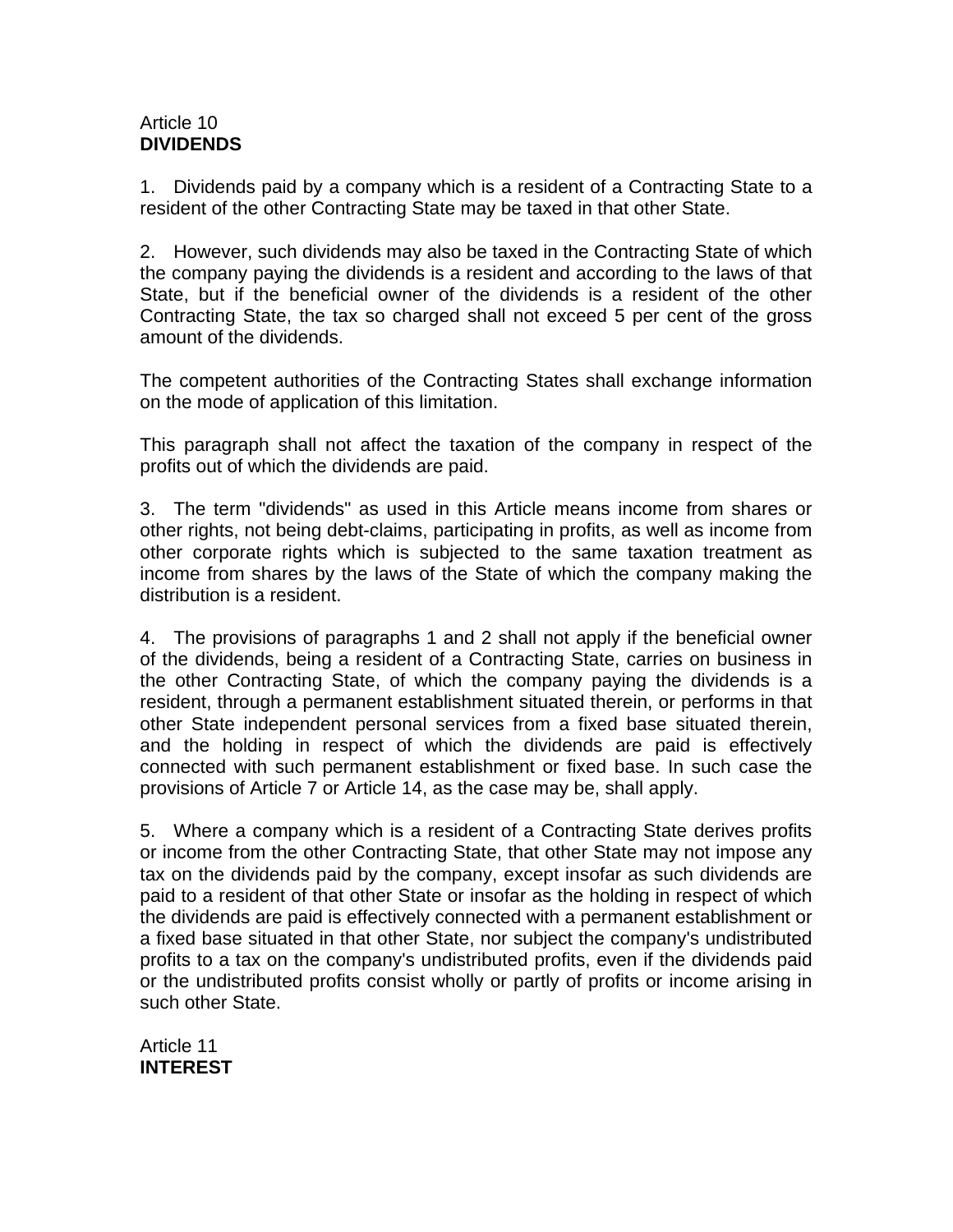1. Interest arising in a Contracting State and paid to a resident of the other Contracting State may be taxed in that other State.

2. However, such interest may also be taxed in the Contracting State in which it arises, and according to the laws of that State, but if the beneficial owner of the interest is a resident of the other Contracting State, the tax so charged shall not exceed 10 per cent of the gross amount of the interest. The competent authorities of the Contracting States shall exchange information on the mode of application of this limitation.

3. Notwithstanding the provisions of paragraph 2, the Government of a Contracting State shall be exempt from tax in the other Contracting State in respect of interest derived from that other State.

- 4. For the purposes of paragraph 3, the term "Government":
	- (a) in the case of Malaysia means the Government of Malaysia and shall include:
		- (i) the governments of the states;
		- (ii) the Bank Negara Malaysia;
		- (iii) the local authorities;
		- (iv) the statutory bodies; and
		- (v) the Export-Import Bank of Malaysia Berhad (EXIM Bank);
	- (b) in the case of Lebanon means the Government of Lebanon and shall include:
		- (i) the Central Bank of Lebanon (BdL);
		- (ii) the local authorities;
		- (iii) the statutory bodies.

5. The term "interest" as used in this Article means income from debt-claims of every kind, whether or not secured by mortgage and whether or not carrying a right to participate in the debtor's profits, and in particular, income from government securities and income from bonds or debentures, including premiums attaching to such securities, bonds or debentures. Penalty charges for late payment shall not be regarded as interest for the purpose of this Article.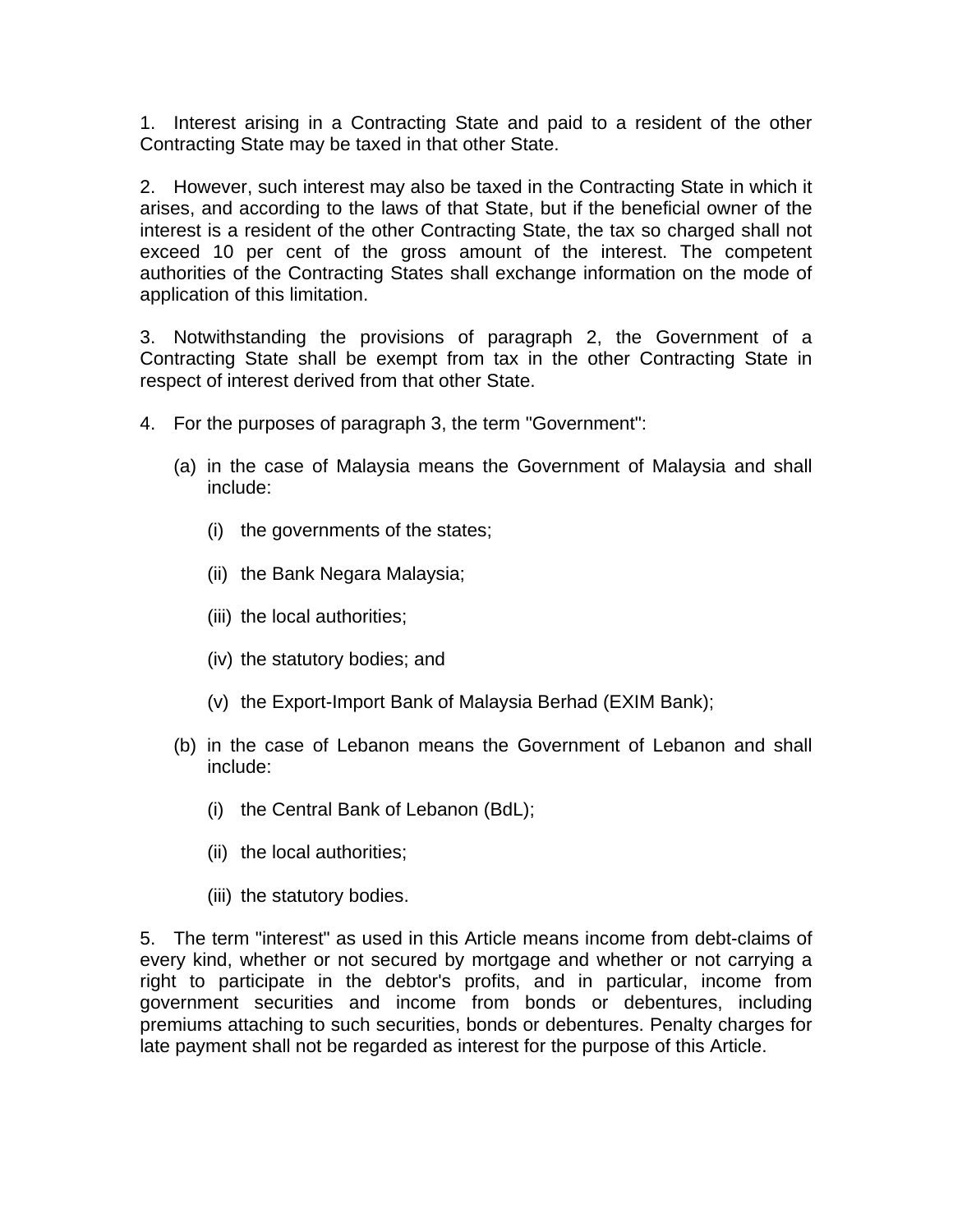6. The provisions of paragraphs 1 and 2 shall not apply if the beneficial owner of the interest, being a resident of a Contracting State, carries on business in the other Contracting State in which the interest arises, through a permanent establishment situated therein, or performs in that other State independent personal services from a fixed base situated therein, and the debt-claim in respect of which the interest is paid is effectively connected with such permanent establishment or a fixed base. In such case the provisions of Article 7 or Article 14, as the case may be, shall apply.

7. Interest shall be deemed to arise in a Contracting State when the payer is that State itself, a political subdivision, a local authority or a statutory body thereof, or a resident of that State. Where, however, the person paying the interest, whether he is a resident of a Contracting State or not, has in a Contracting State a permanent establishment or a fixed base in connection with which the indebtedness on which the interest is paid was incurred, and such interest is borne by such permanent establishment or fixed base, then such interest shall be deemed to arise in the State in which the permanent establishment or fixed base is situated.

8. Where, by reason of a special relationship between the payer and the beneficial owner or between both of them and some other person, the amount of the interest, having regard to the debt-claim for which it is paid, exceeds the amount which would have been agreed upon by the payer and the beneficial owner in the absence of such relationship, the provisions of this Article shall apply only to the last-mentioned amount. In such case, the excess part of the payments shall remain taxable according to the laws of each Contracting State, due regard being had to the other provisions of this Agreement.

#### Article 12 **ROYALTIES**

1. Royalties arising in a Contracting State and paid to a resident of the other Contracting may be taxed in that other State.

2. However, such royalties may also be taxed in the Contracting State in which they arise, and according to the laws of that State, but if the beneficial owner of the royalties is a resident of the other Contracting State, the tax so charged shall not exceed 8 per cent of the gross amount of the royalties.

3. The term "royalties" as used in this Article means payments of any kind received as a consideration for the use of, or the right to use, any copyright of literary, artistic or scientific work including cinematograph films, and films or tapes for radio or television broadcasting, transmission to the public by satellite, cable, optic fiber or similar technology, any patent, trade mark, design or model, plan, secret formula or process, or for information concerning industrial, commercial or scientific experience.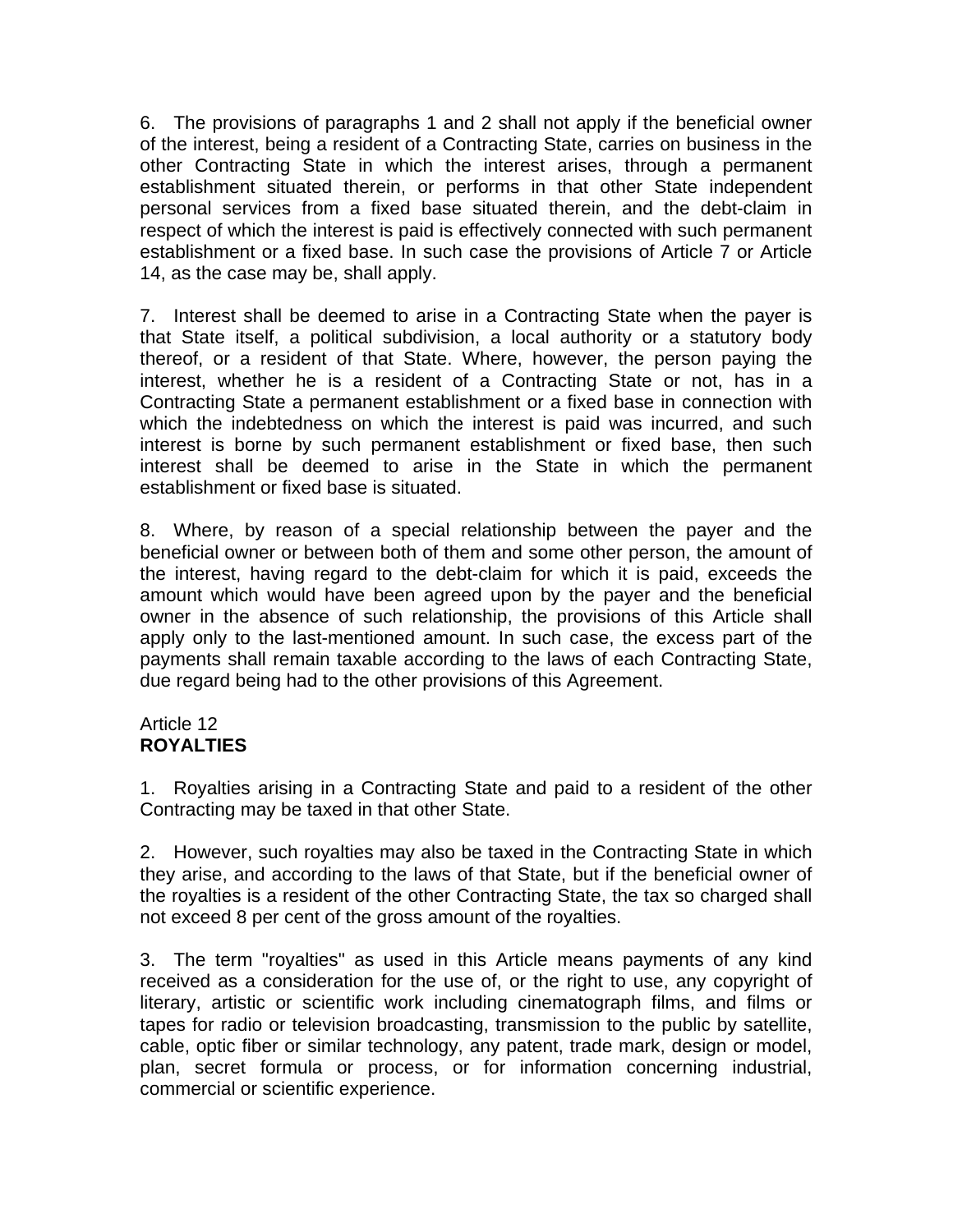4. The provisions of paragraphs 1 and 2 shall not apply if the beneficial owner of the royalties, being a resident of a Contracting State, carries on business in the other Contracting State in which the royalties arise, through a permanent establishment situated therein, or performs in that other State independent personal services from a fixed base situated therein, and the right or property in respect of which the royalties are paid is effectively connected with such permanent establishment or fixed base. In such case the provisions of Article 7 or Article 14, as the case may be, shall apply.

5. Royalties shall be deemed to arise in a Contracting State when the payer is that State itself, a political subdivision, a local authority or a statutory body thereof, or a resident of that State. Where, however, the person paying such royalties, whether he is a resident of a Contracting State or not, has in a Contracting State a permanent establishment or a fixed base in connection with which the obligation to pay the royalties was incurred, and such royalties are borne by such permanent establishment or fixed base, then such royalties shall be deemed to arise in the State in which the permanent establishment or fixed base is situated.

6. Where, by reason of a special relationship between the payer and the beneficial owner or between both of them and some other person, the amount of the royalties, having regard to the use, right or information for which they are paid, exceeds the amount which would have been agreed upon by the payer and the beneficial owner in the absence of such relationship, the provisions of this Article shall apply only to the last-mentioned amount. In such case, the excess part of the payments shall remain taxable according to the laws of each Contracting State, due regard being had to the other provisions of this Agreement.

# Article 13 **CAPITAL GAINS**

1. Gains derived by a resident of a Contracting State from the alienation of immovable property referred to in Article 6 situated in the other Contracting State may be taxed in the Contracting State in which such property is situated.

2. Gains from the alienation of movable property forming part of the business property of a permanent establishment which an enterprise of a Contracting State has in the other Contracting State including such gains from the alienation of such a permanent establishment (alone or with the whole enterprise), may be taxed in that other State.

3. Gains derived by a resident of a Contracting State from the alienation of ships or aircraft operated in international traffic by an enterprise of that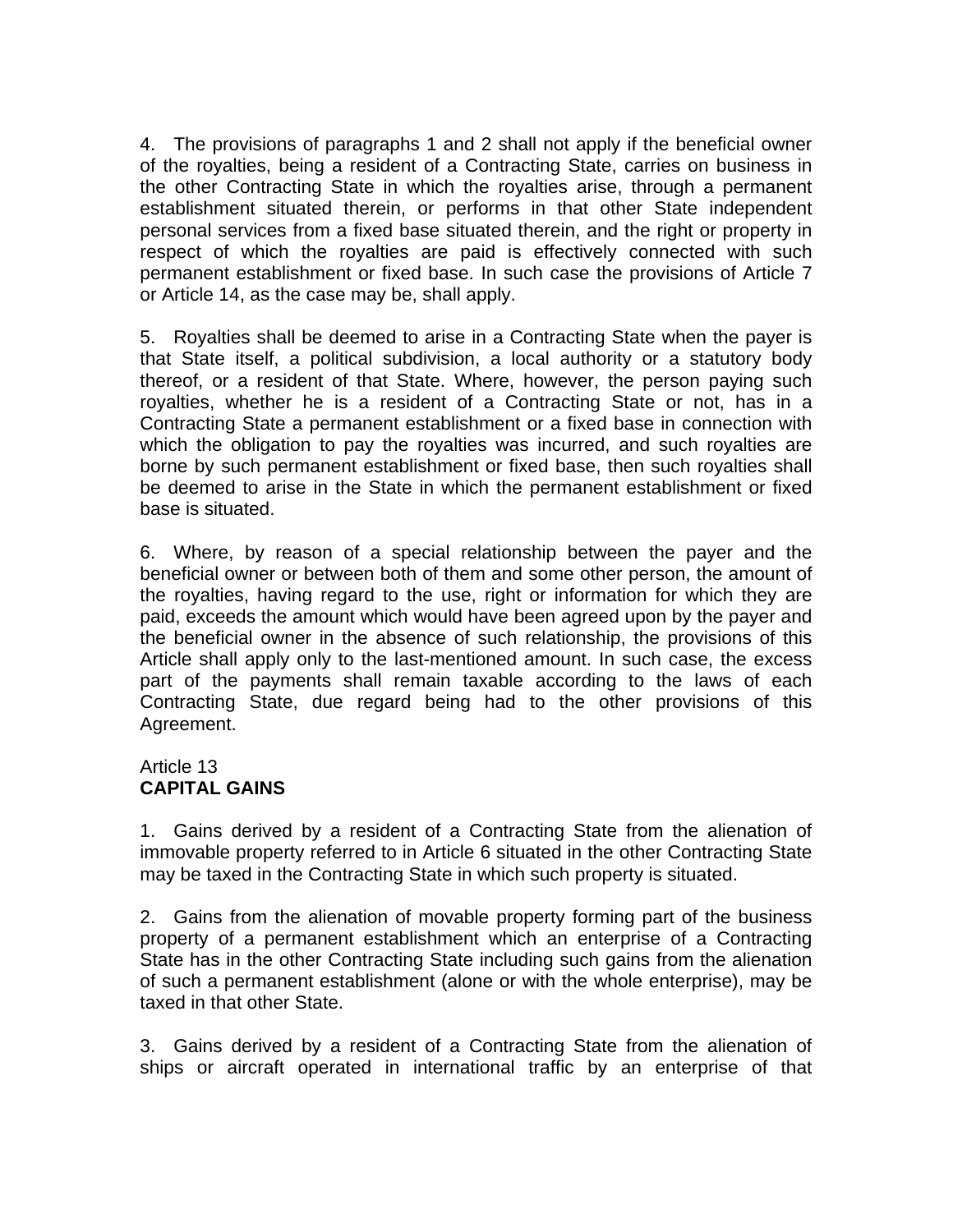Contracting State or movable property pertaining to the operation of such ships or aircraft, shall be taxable only in that Contracting State.

4. Gains from the alienation of any property other than that referred to in paragraphs 1, 2 and 3 shall be taxable only in the Contracting State of which the alienator is a resident.

#### Article 14 **INDEPENDENT PERSONAL SERVICES**

1. Income derived by a resident of a Contracting State in respect of professional services or other activities of an independent character shall be taxable only in that State unless he has a fixed base regularly available to him in the other Contracting State for the purpose of performing his activities. If he has such a fixed base, the income may be taxed in the other State but only so much of it as is attributable to that fixed base.

2. The term "professional services" includes especially independent scientific, literary, artistic, educational or teaching activities as well as the independent activities of physicians, lawyers, engineers, architects, dentists and accountants.

# Article 15 **DEPENDENT PERSONAL SERVICES**

1. Subject to the provisions of Articles 16, 18 and 19, salaries, wages and other similar remuneration derived by a resident of a Contracting State in respect of an employment shall be taxable only in that State unless the employment is exercised in the other Contracting State. If the employment is so exercised, such remuneration as is derived therefrom may be taxed in that other State.

2. Notwithstanding the provisions of paragraph 1, remuneration derived by a resident of a Contracting State in respect of an employment exercised in the other Contracting State shall be taxable only in the first-mentioned State if:

- (a) the recipient is present in the other State for a period or periods not exceeding in the aggregate 183 days in any twelve-month period commencing or ending in the fiscal year concerned, and
- (b) the remuneration is paid by, or on behalf of, an employer who is not a resident of the other State, and
- (c) the remuneration is not borne by a permanent establishment or a fixed base which the employer has in the other State.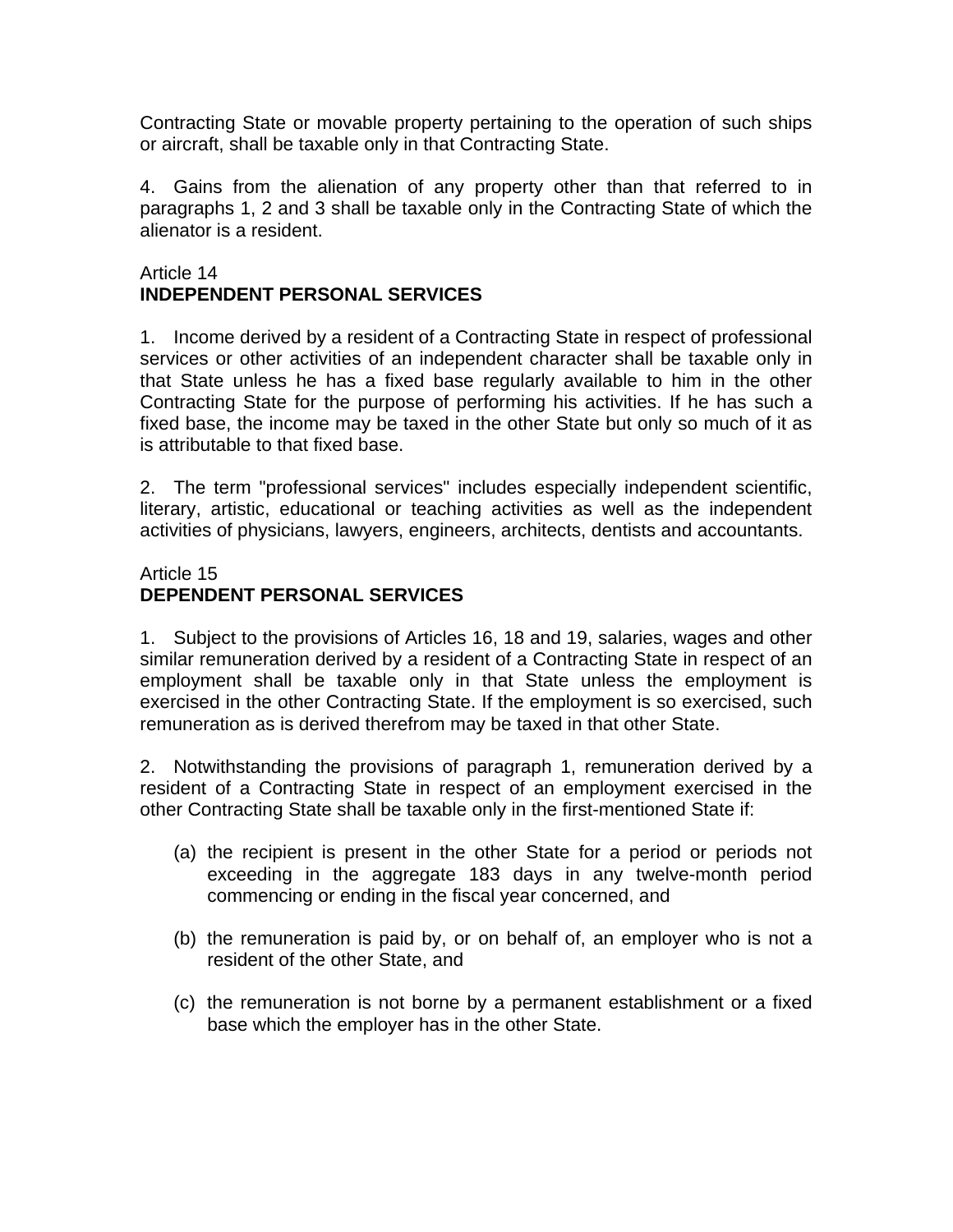3. Notwithstanding the preceding provisions of this Article, remuneration in respect of an employment exercised aboard a ship or an aircraft operated in international traffic by an enterprise of a Contracting State may be taxed in that State.

# Article 16 **DIRECTORS' FEES**

Directors' fees and other similar payments derived by a resident of a Contracting State in his capacity as a member of the board of directors of a company which is a resident of the other Contracting State, may be taxed in that other State.

# Article 17 **ARTISTES AND SPORTSMEN**

1. Notwithstanding the provisions of Articles 14 and 15 income derived by a resident of a Contracting State as an entertainer, such as a theatre, motion picture, radio or television artiste, or a musician, or as a sportsman, from his personal activities as such exercised in the other Contracting State, may be taxed in that other State.

2. Where income in respect of personal activities exercised by an entertainer or a sportsman in his capacity as such accrues not to the entertainer or sportsman himself but to another person, that income may, notwithstanding the provisions of Articles 7, 14 and 15, be taxed in the Contracting State in which the activities of the entertainer or sportsman are exercised.

3. The provisions of paragraphs 1 and 2 shall not apply to income derived from activities exercised in a Contracting State if the visit to that State is wholly or mainly supported by public funds of the other Contracting State, a political subdivision, a local authority or a statutory body thereof carried out other than for the purpose of profit. In such a case, the income is taxable only in the Contracting State in which the artiste or the sportsman is a resident.

# Article 18 **PENSIONS AND ANNUITIES**

1. Subject to the provisions of paragraph 2 of Article 19, pensions and other similar remuneration and annuities paid to a resident of a Contracting State in consideration of past employment shall be taxable only in that State.

2. The term "annuity" means a stated sum payable periodically at stated times during life or during a specified or ascertainable period of time under an obligation to make the payments in return for adequate and full consideration in money or money's worth.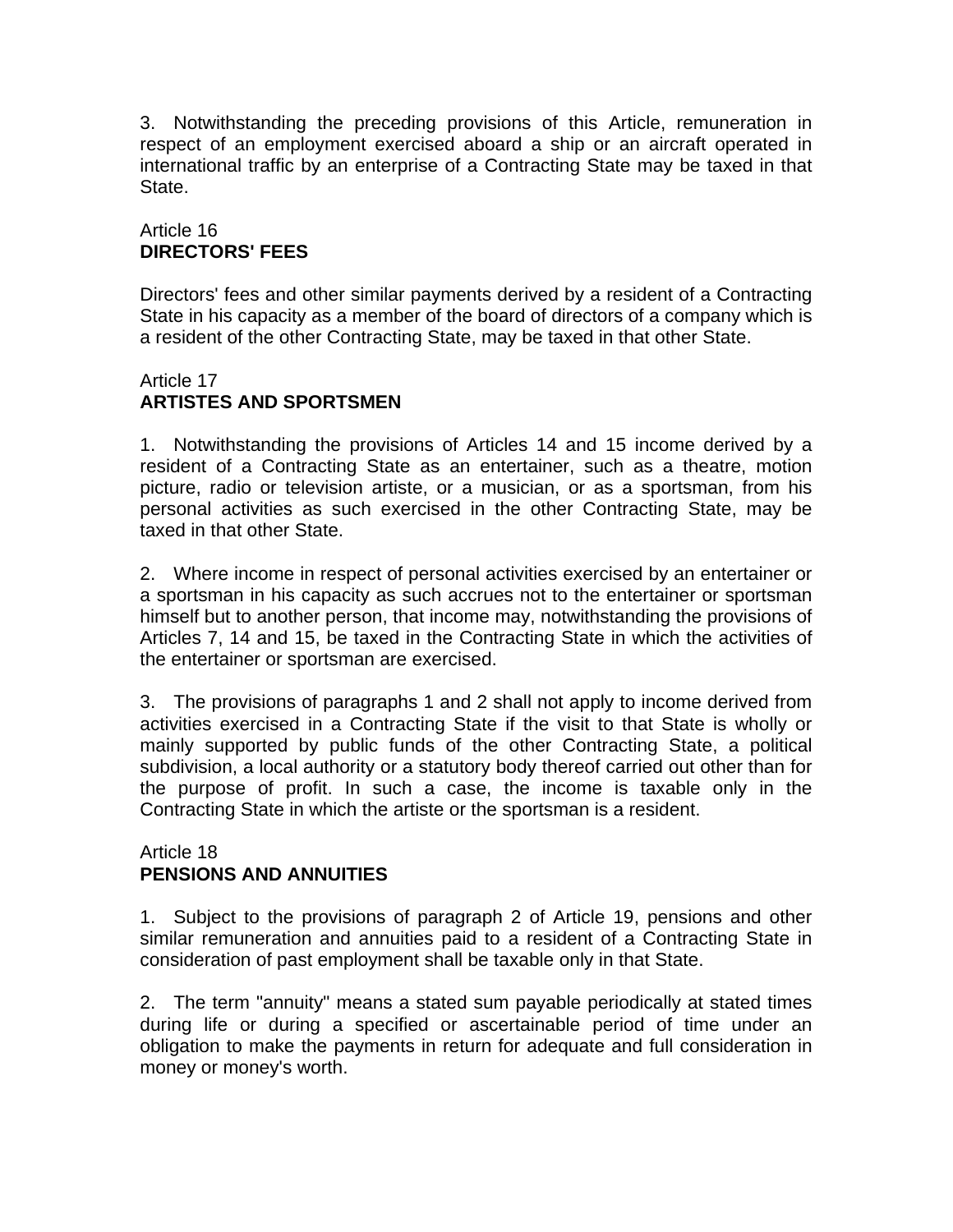3. Notwithstanding the provisions of paragraph 1 of this Article pensions and other similar payments made under the social security legislation of a Contracting State shall be taxable only in that State.

### Article 19 **GOVERNMENT SERVICE**

- 1. (a) Salaries, wages and other similar remuneration, other than a pension, paid by a Contracting State or a political subdivision or a local authority or a statutory body thereof to an individual in respect of services rendered to that State or political subdivision or local authority or statutory body thereof shall be taxable only in that State.
	- (b) However, such salaries, wages and other similar remuneration, shall be taxable only in the other Contracting State if the services are rendered in that State and the individual is a resident of that State who:
		- (i) is a national of that State, or
		- (ii) did not become a resident of that State solely for the purpose of rendering the services.
- 2. (a) Any pension paid by, or out of funds created by, a Contracting State or a political subdivision or a local authority or a statutory body thereof to any individual in respect of services rendered to that State or political subdivision or local authority or statutory body shall be taxable only in that State.
	- (b) However, such pension shall be taxable only in the other Contracting State if the individual is a resident of, and a national of, that State.

 3. The provisions of Articles 15, 16, 17 and 18 shall apply to salaries, wages and other similar remuneration and to pensions in respect of services rendered in connection with any business carried on by a Contracting State or a political subdivision or a local authority or a statutory body thereof.

# Article 20 **STUDENTS AND TRAINEES**

An individual who is a resident of a Contracting State immediately before making a visit to the other Contracting State and is temporarily present in the other State solely:

(a) as a student at a recognised university, college, school or other similar recognised educational institution in that other State;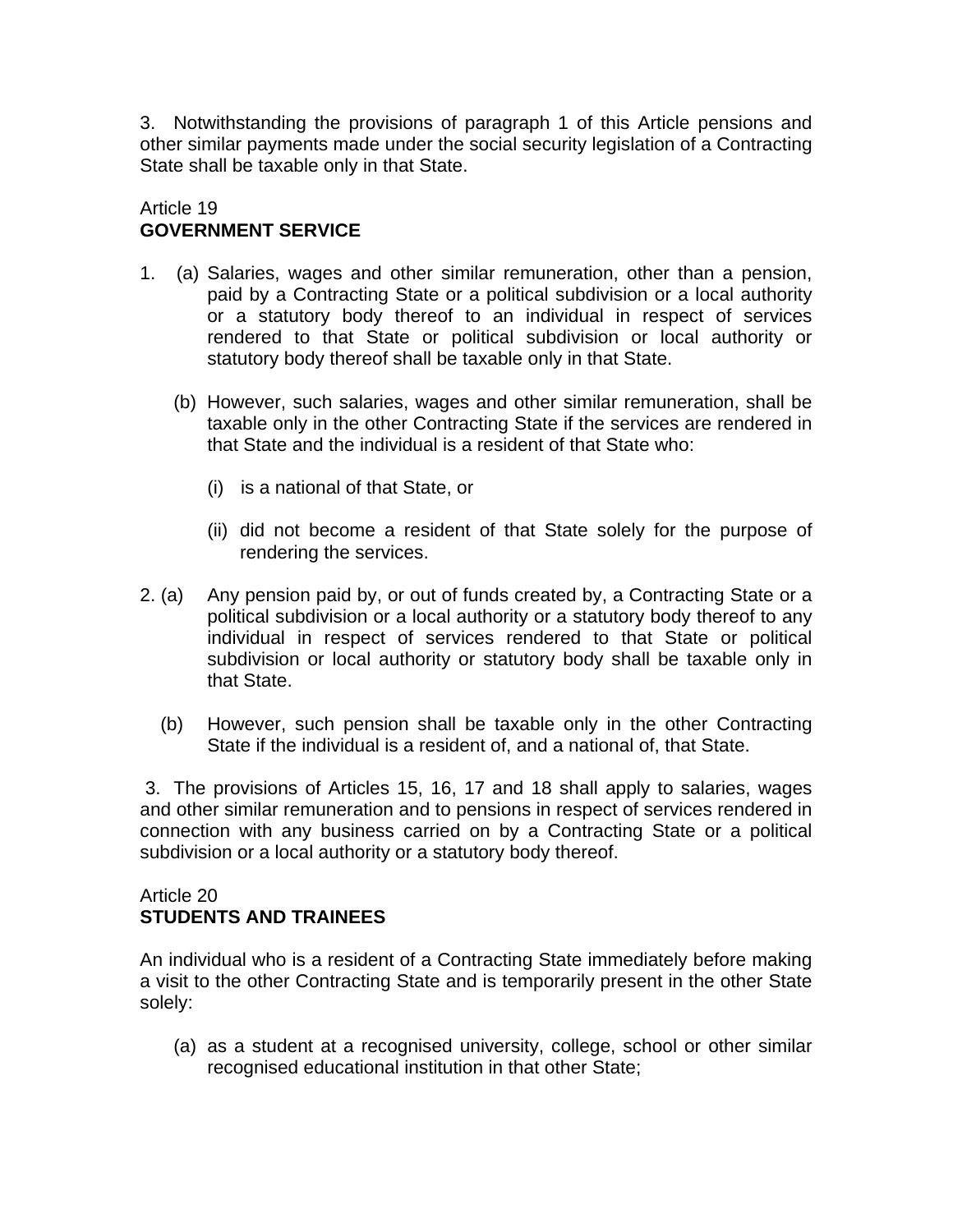- (b) as a business or technical apprentice; or
- (c) as a recipient of a grant, allowance or award for the primary purpose of study or training from the Government of either State or from a scientific, educational, religious or charitable organisation or under a technical assistance programme entered into by the Government of either State,

shall be exempt from tax in that other State on:

- (i) all remittances from abroad for the purposes of his maintenance, education, study or training;
- (ii) the amount of such grant, allowance or award.

#### Article 21 **OTHER INCOME**

1. Items of income of a resident of a Contracting State, wherever arising, not dealt with in the foregoing Articles of this Agreement may be taxed in that State.

2. The provisions of paragraph 1 shall not apply to income, other than income from immovable property as defined in paragraph 2 of Article 6, if the recipient of such income, being a resident of a Contracting State, carries on business in the other Contracting State through a permanent establishment situated therein, or performs in that other State independent personal services from a fixed base situated therein, and the right or property in respect of which the income is paid is effectively connected with such permanent establishment or fixed base. In such case the provisions of Article 7 or Article 14, as the case may be, shall apply.

3. Notwithstanding the provisions of paragraphs 1 and 2, items of income of a resident of a Contracting State not dealt with in the foregoing Articles of this Agreement and arising in the other Contracting State may also be taxed in that other State.

#### Article 22 **ELIMINATION OF DOUBLE TAXATION**

1. Subject to the laws of Malaysia regarding the allowance as a credit against Malaysian tax of tax paid in any country other than Malaysia, the Lebanese tax paid under the laws of Lebanon and in accordance with this Agreement by a resident of Malaysia in respect of income derived from Lebanon shall be allowed as a credit against Malaysian tax paid in respect of that income. Where such income is a dividend paid by a company which is a resident of Lebanon to a company which is a resident of Malaysia and which owns not less than 10 per cent of the voting shares of the company paying the dividend, the credit shall take into account the Lebanese tax paid by that company in respect of its income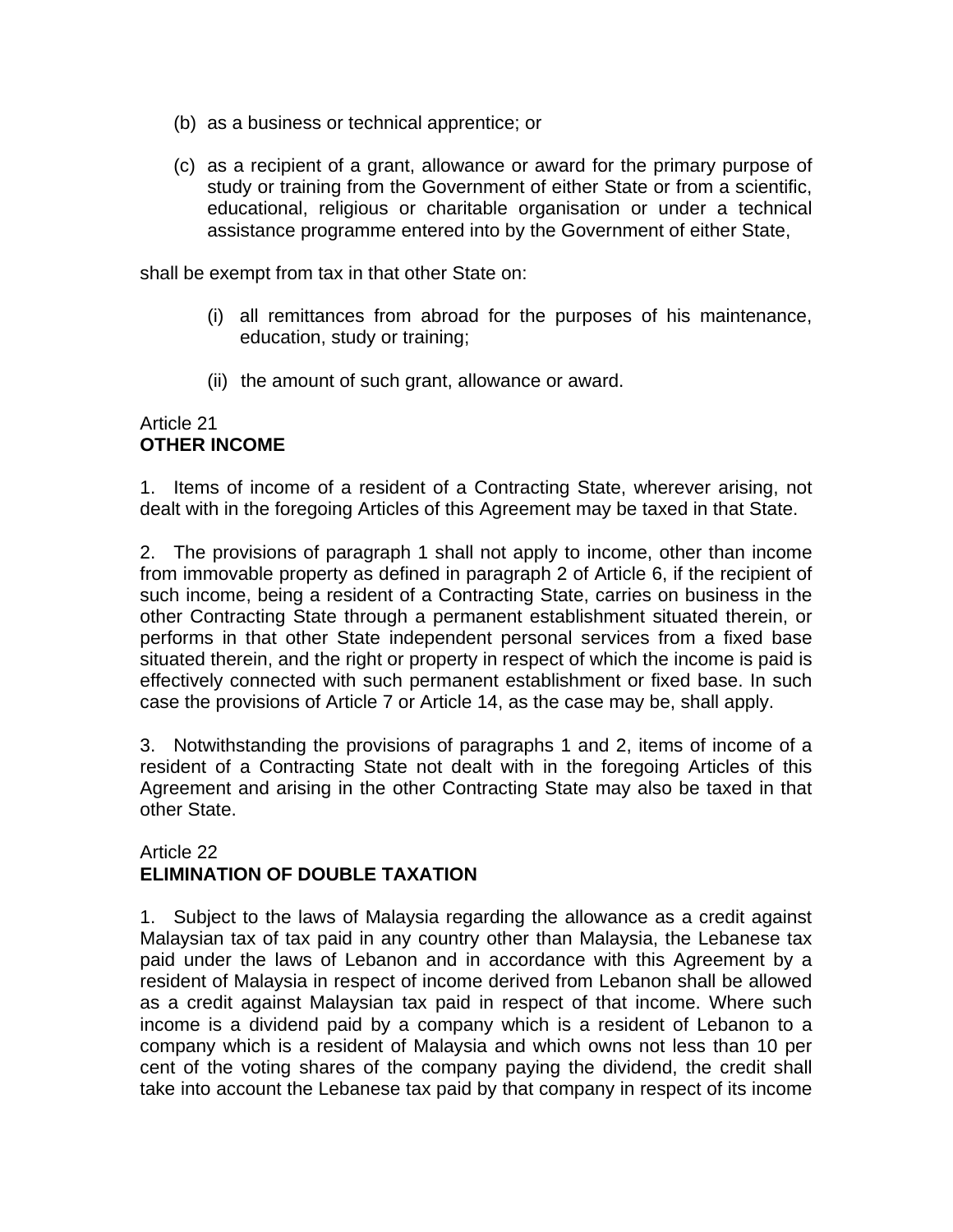out of which the dividend is paid. The credit shall not, however, exceed that part of the Malaysian tax, as computed before the credit is given, which is appropriate to such item of income.

2. Where a resident of Lebanon derives income or items of income which under the law of Malaysia and in accordance with this Agreement may be taxed in Malaysia, Lebanon shall allow as a credit against its tax on the income or items of income an amount equal to the Malaysian tax paid. The amount of credit, however, shall not exceed the amount of Lebanese tax on that income or items of income computed in accordance with the taxation laws and regulations of Lebanon.

3. For the purposes of the paragraphs 1 and 2, the tax paid in either Contracting State shall be deemed to include the tax which would, under the laws of that State and in accordance with this Agreement, have been paid on any income derived from sources in that State had the income not been taxed at a reduced rate or exempted from tax in accordance with the provisions of this Agreement and with the special incentives under the domestic laws for the promotion of economic development or promotion of investments which were in force on the date of signature of this Agreement or any other provisions which may subsequently be introduced in that State in modification of, or in addition to, those laws so far as they are agreed by the competent authorities of the Contracting States to be of a substantially similar character.

# Article 23 **NON-DISCRIMINATION**

1. The nationals of a Contracting State shall not be subjected in the other Contracting State to any taxation or any requirement connected therewith which is other or more burdensome than the taxation and connected requirements to which nationals of that other State in the same circumstances in particular with respect to residence, are or may be subjected.

2. Stateless persons who are residents of a Contracting State shall not be subjected in either Contracting State to any taxation or any requirement connected therewith, which is other or more burdensome than the taxation and connected requirements to which nationals of the State concerned in the same circumstances are or may be subjected.

3. The taxation on a permanent establishment which an enterprise of a Contracting State has in the other Contracting State shall not be less favourably levied in that other State than the taxation levied on enterprises of that other State carrying on the same activities. This provision shall not be construed as obliging a Contracting State to grant to residents of the other Contracting State any personal allowances, reliefs and reductions for tax purposes on account of civil status or family responsibilities which it grants to its own residents.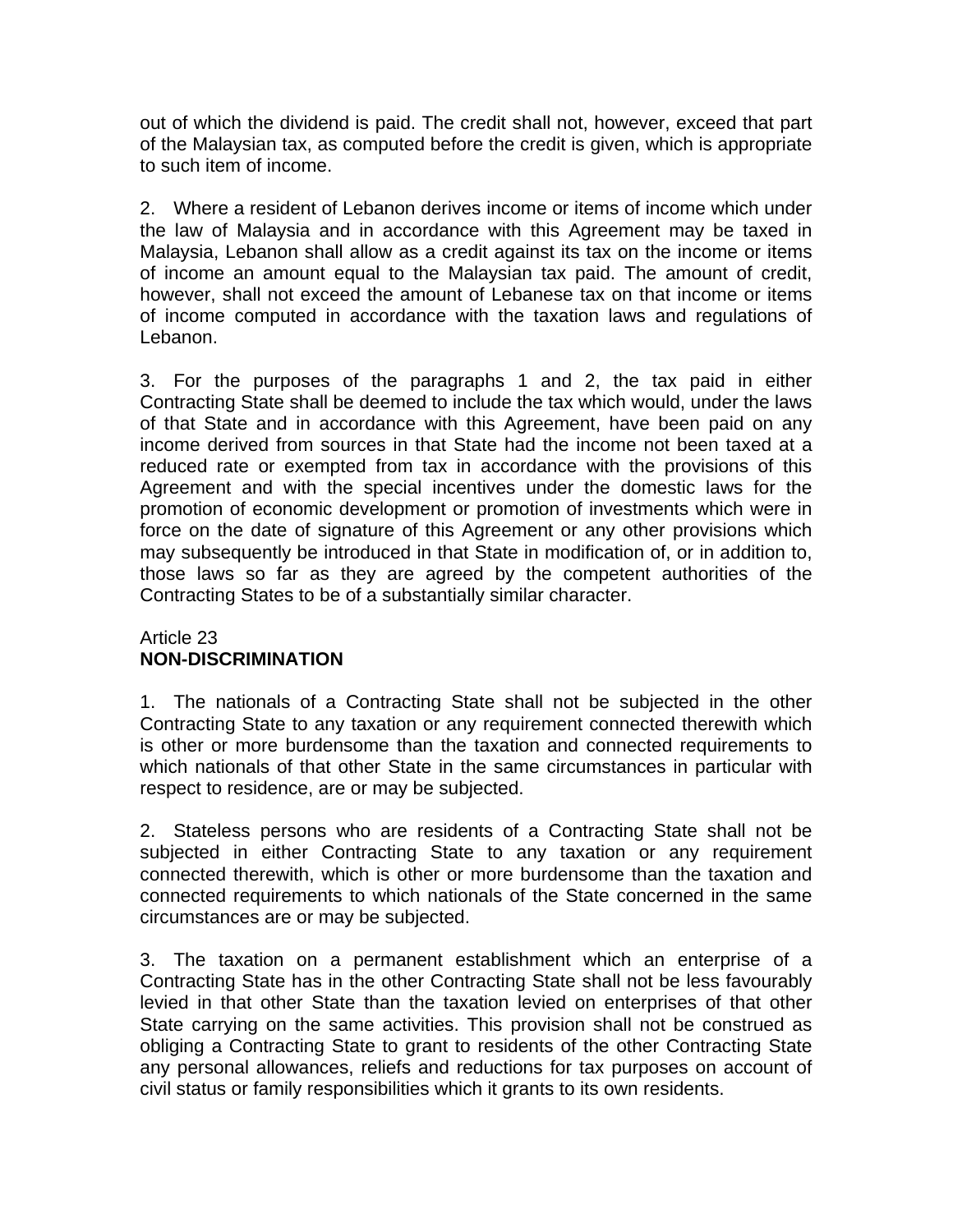4. Enterprises of a Contracting State, the capital of which is wholly or partly owned or controlled, directly or indirectly, by one or more residents of the other Contracting State, shall not be subjected in the first-mentioned State to any taxation or any requirement connected therewith which is other or more burdensome than the taxation and connected requirements to which other similar enterprises of that first-mentioned State are or may be subjected.

5. Except where the provisions of Article 9, paragraph 7 of Article 11, or paragraph 6 of Article 12 apply, interest, royalties and other disbursements paid by an enterprise of a Contracting State to a resident of the other Contracting State shall, for the purpose of determining the taxable profits of such enterprise, be deductible under the same conditions as if they had been paid to a resident of the first-mentioned State. Similarly, any debts of an enterprise of a Contracting State to a resident of the other Contracting State shall, for the purpose of determining the taxable capital of such enterprise, be deductible under the same conditions as if they had been contracted to a resident of the first-mentioned State.

6. In this Article, the term "taxation" means taxes to which this Agreement applies.

### Article 24 **MUTUAL AGREEMENT PROCEDURE**

1. Where a resident of a Contracting State considers that the actions of one or both of the Contracting States result or will result for him in taxation not in accordance with the provisions of this Agreement, he may, irrespective of the remedies provided by the domestic laws of those States, present his case to the competent authority of the State of which he is a resident or, if his case comes under paragraph 1 of Article 23, to that of the Contracting State of which he is a national. The case must be presented within three years from the first notification of the action resulting in taxation not in accordance with the provisions of this Agreement.

2. The competent authority shall endeavour, if the objection appears to it to be justified and if it is not itself able to arrive at an appropriate solution, to resolve the case by mutual agreement with the competent authority of the other Contracting State, with a view to the avoidance of taxation which is not in accordance with this Agreement. Any agreement reached shall be implemented notwithstanding any time limits in the domestic law of the Contracting States.

3. The competent authorities of the Contracting States shall endeavour to resolve by mutual agreement any difficulties or doubts arising as to the interpretation or application of this Agreement. They may also consult together for the elimination of double taxation in cases not provided for in this Agreement.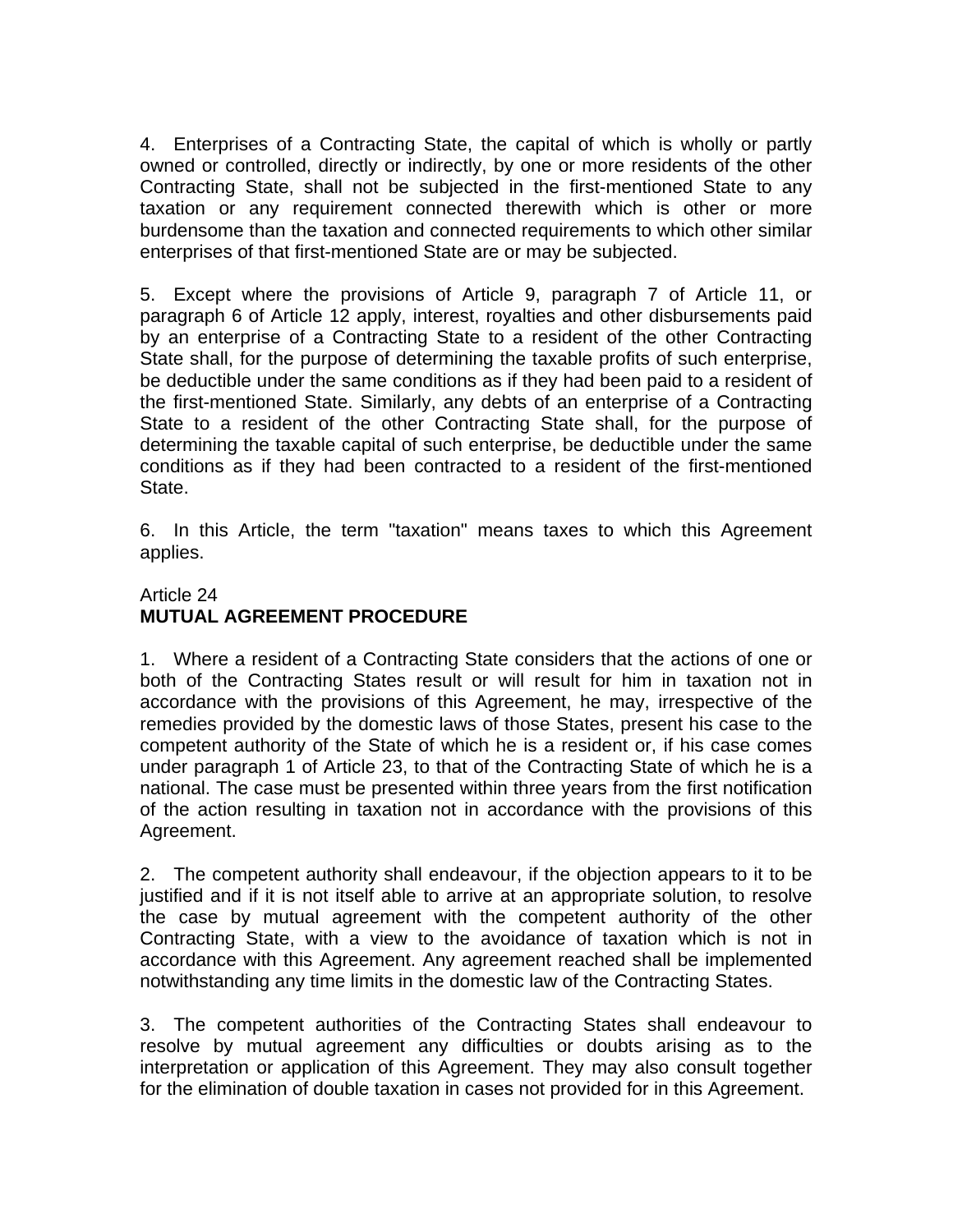4. The competent authorities of the Contracting States may communicate with each other for the purpose of reaching an agreement in the preceding paragraphs.

# Article 25 **EXCHANGE OF INFORMATION**

1. The competent authorities of the Contracting State shall exchange such information as is necessary for carrying out the provisions of this Agreement or of the domestic laws of the Contracting States concerning taxes covered by this Agreement insofar as the taxation thereunder is not contrary to this Agreement, especially in order to prevent fraud or evasion in respect of such taxes. Any information received by a Contracting State shall be treated as secret in the same manner as information obtained under the domestic laws of that State and shall be disclosed only to persons or authorities (including courts and administrative bodies) concerned with the assessment and collection of, the enforcement or prosecution in respect of, or the determination of appeals in relation to, the taxes covered by this Agreement. Such persons or authorities shall use the information only for such purposes. They may disclose the information in public court proceedings or in judicial decisions.

2. In no case shall the provisions of paragraph 1 be construed so as to impose on a Contracting State the obligation:

- (a) to carry out administrative measures at variance with the laws and the administrative practice of that or of the other Contracting State;
- (b) to supply information which is not obtainable under the laws or in the normal course of the administration of that or of the other Contracting State;
- (c) to supply information which would disclose any trade, business, industrial, commercial or professional secret or trade process, or information, the disclosure of which would be contrary to public policy (ordre public).

#### Article 26 **MEMBERS OF DIPLOMATIC MISSIONS AND CONSULAR POSTS**

Nothing in this Agreement shall affect the fiscal privileges of members of diplomatic missions or consular posts under the general rules of international law or under the provisions of special agreements.

Article 27 **ENTRY INTO FORCE**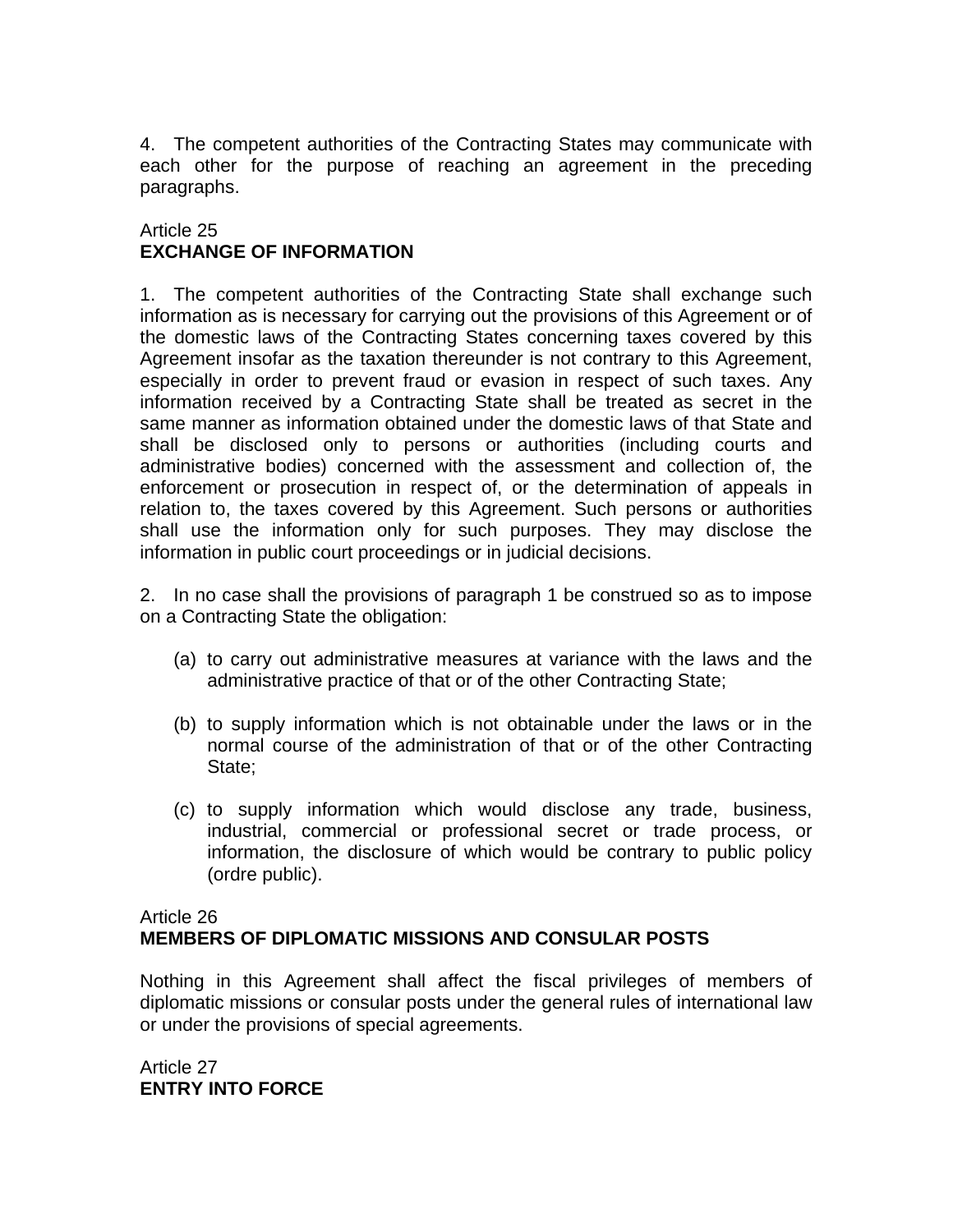This Agreement shall be ratified and shall enter into force on the 30th day after the date of the last notification indicating that both States have complied with the domestic legal procedures required in each State for its entry into force. The Agreement shall apply:

- (a) in Malaysia:
	- (i) in respect of Malaysian tax, other than petroleum income tax, to tax chargeable for any year of assessment beginning on or after the first day of January in the calendar year following the year in which this Agreement enters into force;
	- (ii) in respect of petroleum income tax, to tax chargeable for any year of assessment beginning on or after the first day of January of the second calendar year following the year in which this Agreement enters into force;
- (b) in Lebanon:
	- (i) in respect of taxes withheld at the source to the income derived on or after the first day of January in the calendar year next following the year in which the Agreement enters into force; and
	- (ii) in respect of other taxes on profit and income derived on or after the first day of January in the calendar year next following the year in which the Agreement enters into force.

#### Article 28 **TERMINATION**

This Agreement shall remain in effect indefinitely, but either Contracting State may terminate this Agreement, through diplomatic channel, by giving to the other Contracting State written notice of termination on or before June 30th in any calendar year after the period of five years from the date on which this Agreement enters into force. In such an event this Agreement shall cease to have effect:

- (a) in Malaysia:
	- (i) in respect of Malaysian tax, other than petroleum income tax, to tax chargeable for any year of assessment beginning on or after the first day of January in the calendar year following the year in which the notice is given;